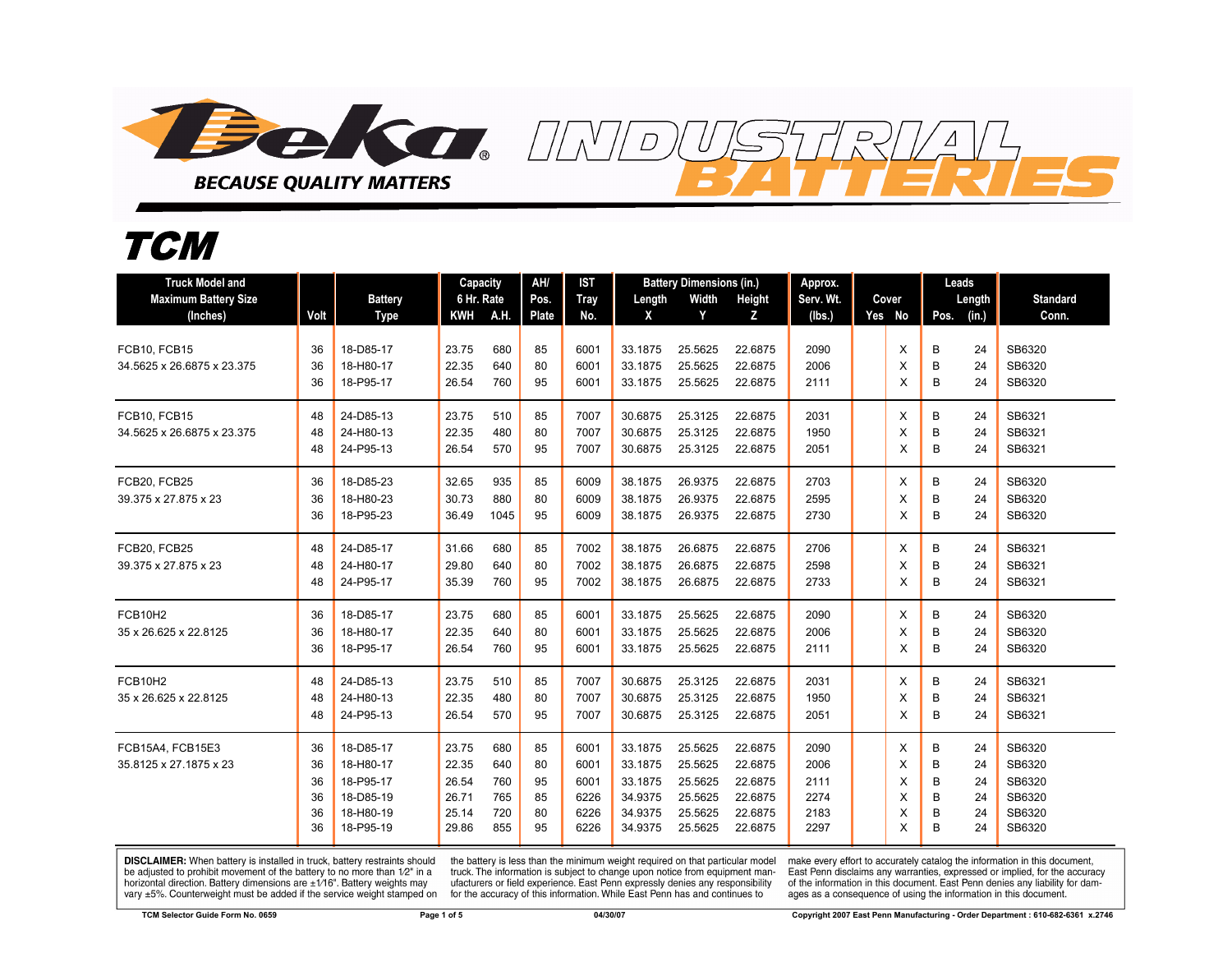| <b>Truck Model and</b>       |      |                |    | Capacity   |      | AH/          | IST         | <b>Battery Dimensions (in.)</b> |         | Approx. |           | Leads  |      |        |                 |
|------------------------------|------|----------------|----|------------|------|--------------|-------------|---------------------------------|---------|---------|-----------|--------|------|--------|-----------------|
| <b>Maximum Battery Size</b>  |      | <b>Battery</b> |    | 6 Hr. Rate |      | Pos.         | <b>Tray</b> | Length                          | Width   | Height  | Serv. Wt. | Cover  |      | Length | <b>Standard</b> |
| (Inches)                     | Volt | <b>Type</b>    |    | KWH        | A.H. | <b>Plate</b> | No.         | X                               | Y       | z       | (lbs.)    | Yes No | Pos. | (in.)  | Conn.           |
|                              |      |                |    |            |      |              |             |                                 |         |         |           |        |      |        |                 |
| FCB15A4, FCB15E3             | 48   | 24-D85-15      |    | 27.70      | 595  | 85           | 7049        | 35.1875                         | 25.5625 | 22.6875 | 2327      | X      | B    | 24     | SB6321          |
| 35.8125 x 27.1875 x 23       | 48   | 24-H80-15      |    | 26.07      | 560  | 80           | 7049        | 35.1875                         | 25.5625 | 22.6875 | 2234      | X      | B    | 24     | SB6321          |
|                              | 48   | 24-P95-15      |    | 30.96      | 665  | 95           | 7049        | 35.1875                         | 25.5625 | 22.6875 | 2350      | X      | B    | 24     | SB6321          |
| <b>FCB15H2</b>               | 36   | 18-D85-21      |    | 29.68      | 850  | 85           | 6010        | 38.1875                         | 24.5625 | 22.6875 | 2466      | X      | B    | 24     | SB6320          |
| 39 x 27.375 x 22.8125        | 36   | 18-H80-21      |    | 27.94      | 800  | 80           | 6010        | 38.1875                         | 24.5625 | 22.6875 | 2367      | X      | B    | 24     | SB6320          |
|                              | 36   | 18-P95-21      |    | 33.17      | 950  | 95           | 6010        | 38.1875                         | 24.5625 | 22.6875 | 2491      | X      | B    | 24     | SB6320          |
|                              | 36   | 18-D85-23      |    | 32.65      | 935  | 85           | 6009        | 38.1875                         | 26.9375 | 22.6875 | 2703      | X      | B    | 24     | SB6320          |
|                              | 36   | 18-H80-23      |    | 30.73      | 880  | 80           | 6009        | 38.1875                         | 26.9375 | 22.6875 | 2595      | X      | B    | 24     | SB6320          |
|                              | 36   | 18-P95-23      |    | 36.49      | 1045 | 95           | 6009        | 38.1875                         | 26.9375 | 22.6875 | 2730      | X      | B    | 24     | SB6320          |
| FCB15H2                      | 48   | 24-D85-17      |    | 31.66      | 680  | 85           | 7002        | 38.1875                         | 26.6875 | 22.6875 | 2706      | X      | B    | 24     | SB6321          |
| 39 x 27.375 x 22.8125        | 48   | 24-H80-17      |    | 29.80      | 640  | 80           | 7002        | 38.1875                         | 26.6875 | 22.6875 | 2598      | X      | B    | 24     | SB6321          |
|                              | 48   | 24-P95-17      |    | 35.39      | 760  | 95           | 7002        | 38.1875                         | 26.6875 | 22.6875 | 2733      | X      | В    | 24     | SB6321          |
| FCB20A4, FCB20E3             | 36   | 18-D85-23      |    | 32.65      | 935  | 85           | 6009        | 38.1875                         | 26.9375 | 22.6875 | 2703      | Х      | B    | 24     | SB6320          |
| FCB25A4, FCB25E3             | 36   | 18-H80-23      |    | 30.73      | 880  | 80           | 6009        | 38.1875                         | 26.9375 | 22.6875 | 2595      | X      | B    | 24     | SB6320          |
|                              |      |                |    |            |      |              |             |                                 |         |         |           |        | B    |        |                 |
| 39.375 x 28.3125 x 23        | 36   | 18-P95-23      |    | 36.49      | 1045 | 95           | 6009        | 38.1875                         | 26.9375 | 22.6875 | 2730      | X      |      | 24     | SB6320          |
| FCB20A4, FCB20E3             | 48   | 24-D85-17      |    | 31.66      | 680  | 85           | 7002        | 38.1875                         | 26.6875 | 22.6875 | 2706      | X      | B    | 24     | SB6321          |
| FCB25A4, FCB25E3             | 48   | 24-H80-17      |    | 29.80      | 640  | 80           | 7002        | 38.1875                         | 26.6875 | 22.6875 | 2598      | X      | B    | 24     | SB6321          |
| 39.375 x 28.3125 x 23        | 48   | 24-P95-17      |    | 35.39      | 760  | 95           | 7002        | 38.1875                         | 26.6875 | 22.6875 | 2733      | X      | B    | 24     | SB6321          |
| FCB25A4S                     | 36   | 18-D85-23      | sp | 32.65      | 935  | 85           | 6C78        | 38.6875                         | 27.9375 | 22.6875 | 2750      | X      | B    | 20     | SB6320          |
| 39.4375 x 28.3125 x 23       | 36   | 18-H80-23      | sp | 30.73      | 880  | 80           | 6C78        | 38.6875                         | 27.9375 | 22.6875 | 2640      | X      | B    | 20     | SB6320          |
| Min. Battery Wt. - 2750 lbs. | 36   | 18-P95-23      | sp | 36.49      | 1045 | 95           | 6C78        | 38.6875                         | 27.9375 | 22.6875 | 2778      | X      | B    | 20     | SB6320          |
|                              |      |                |    |            |      |              |             |                                 |         |         |           |        |      |        |                 |
| FCB25A4S                     | 48   | 24-D85-17      | SD | 31.66      | 680  | 85           | 7687        | 38.6875                         | 27.9375 | 22.6875 | 2750      | X      | B    | 20     | SB6320          |
| 39.4375 x 28.3125 x 23       | 48   | 24-H80-17      | sp | 29.80      | 640  | 80           | 7687        | 38.6875                         | 27.9375 | 22.6875 | 2640      | X      | B    | 20     | SB6320          |
| Min. Battery Wt. - 2750 lbs. | 48   | 24-P95-17      | sp | 35.39      | 760  | 95           | 7687        | 38.6875                         | 27.9375 | 22.6875 | 2778      | X      | B    | 20     | SB6320          |
| FCB20H2, FCB25H2             | 36   | 18-D85-27      |    | 38.59      | 1105 | 85           | 6026        | 38.1875                         | 31.4375 | 22.6875 | 3144      | X      | B    | 24     | SB6320          |
| 39 x 33.5 x 24               | 36   | 18-H80-27      |    | 36.32      | 1040 | 80           | 6026        | 38.1875                         | 31.4375 | 22.6875 | 3018      | X      | B    | 24     | SB6320          |
|                              | 36   | 18-P95-27      |    | 43.13      | 1235 | 95           | 6026        | 38.1875                         | 31.4375 | 22.6875 | 3175      | X      | В    | 24     | SB6320          |
| FCB20H2, FCB25H2             | 48   | 24-D85-21      |    | 39.58      | 850  | 85           | 7004        | 38.1875                         | 32.6875 | 22.6875 | 3279      | Х      | B    | 24     | SB6321          |
| 39 x 33.5 x 24               | 48   | 24-H80-21      |    | 37.25      | 800  | 80           | 7004        | 38.1875                         | 32.6875 | 22.6875 | 3148      | X      | B    | 24     | SB6321          |
|                              | 48   | 24-P95-21      |    | 44.23      | 950  | 95           | 7004        | 38.1875                         | 32.6875 | 22.6875 | 3312      | X      | B    | 24     | SB6321          |
|                              |      |                |    |            |      |              |             |                                 |         |         |           |        |      |        |                 |

**DISCLAIMER:** When battery is installed in truck, battery restraints should be adjusted to prohibit movement of the battery to no more than  $1/2$ " in a horizontal direction. Battery dimensions are  $\pm 1/16$ ". Battery weig

the battery is less than the minimum weight required on that particular model<br>truck. The information is subject to change upon notice from equipment man-<br>ufacturers or field experience. East Penn expressly denies any respo

make every effort to accurately catalog the information in this document,<br>East Penn disclaims any warranties, expressed or implied, for the accuracy<br>of the information in this document. East Penn denies any liability for d ages as a consequence of using the information in this document.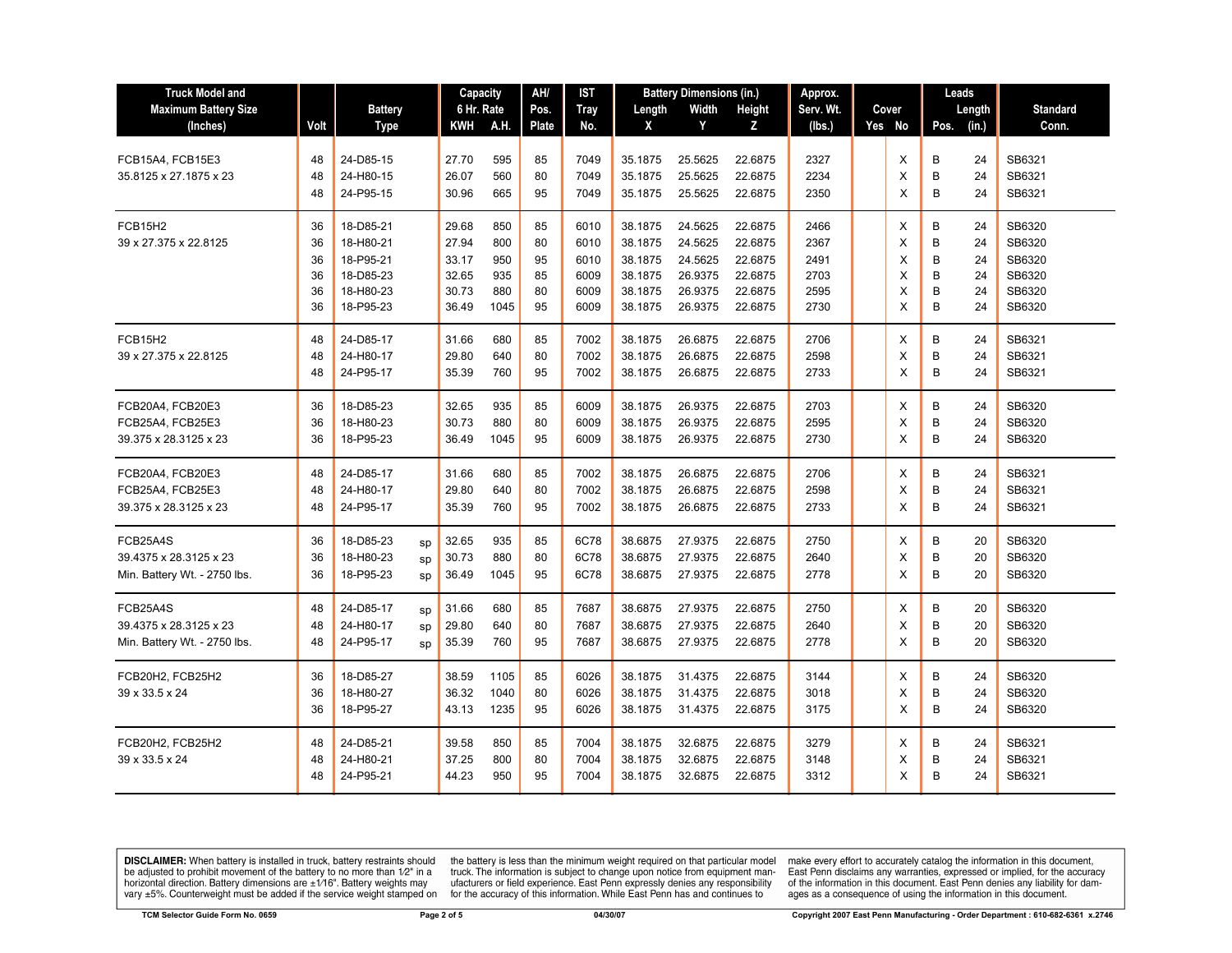| <b>Truck Model and</b>                                                                                                             | AH/<br><b>Battery Dimensions (in.)</b><br>Capacity<br>IST |                                     |                         | Approx.              |                |                      | Leads                         |                               |                               |                      |  |             |                               |                            |
|------------------------------------------------------------------------------------------------------------------------------------|-----------------------------------------------------------|-------------------------------------|-------------------------|----------------------|----------------|----------------------|-------------------------------|-------------------------------|-------------------------------|----------------------|--|-------------|-------------------------------|----------------------------|
| <b>Maximum Battery Size</b>                                                                                                        |                                                           | <b>Battery</b>                      | 6 Hr. Rate              |                      | Pos.           | <b>Tray</b>          | Length                        | Width                         | Height                        | Serv. Wt.            |  | Cover       | Length                        | <b>Standard</b>            |
| (Inches)                                                                                                                           | Volt                                                      | <b>Type</b>                         | KWH                     | A.H.                 | Plate          | No.                  | X                             | Y                             | z                             | (lbs.)               |  | Yes No      | (in.)<br>Pos.                 | Conn.                      |
| FB20H4, FB25H4, FHB20H4<br>FHB25H4<br>41.3125 x 32.3125 x 20.375                                                                   | 48                                                        | 24-D65-19                           | 27.24                   | 585                  | 65             | 7041                 | 38.25                         | 29.75                         | 20.0625                       | 2564                 |  | X           | B<br>24                       | SB6321                     |
| FCB25E3S, FCB30A4<br><b>FCB30E3</b><br>39.375 x 33.3125 x 23                                                                       | 36<br>36<br>36                                            | 18-D85-27<br>18-H80-27<br>18-P95-27 | 38.59<br>36.32<br>43.13 | 1105<br>1040<br>1235 | 85<br>80<br>95 | 6026<br>6026<br>6026 | 38.1875<br>38.1875<br>38.1875 | 31.4375<br>31.4375<br>31.4375 | 22.6875<br>22.6875<br>22.6875 | 3144<br>3018<br>3175 |  | X<br>X<br>X | B<br>24<br>B<br>24<br>B<br>24 | SB6320<br>SB6320<br>SB6320 |
| FCB25E3S, FCB30A4<br><b>FCB30E3</b><br>39.375 x 33.3125 x 23                                                                       | 48<br>48<br>48                                            | 24-D85-21<br>24-H80-21<br>24-P95-21 | 39.58<br>37.25<br>44.23 | 850<br>800<br>950    | 85<br>80<br>95 | 7004<br>7004<br>7004 | 38.1875<br>38.1875<br>38.1875 | 32.6875<br>32.6875<br>32.6875 | 22.6875<br>22.6875<br>22.6875 | 3279<br>3148<br>3312 |  | X<br>X<br>X | B<br>24<br>B<br>24<br>B<br>24 | SB6321<br>SB6321<br>SB6321 |
| FB20H4, FB25H4, FHB20H4<br>FHB25H4<br>41.3125 x 36.1875 x 22.8125                                                                  | 48<br>48<br>48                                            | 24-D85-23<br>24-H80-23<br>24-P95-23 | 43.53<br>40.97<br>48.66 | 935<br>880<br>1045   | 85<br>80<br>95 | 7059<br>7059<br>7059 | 38.1875<br>38.1875<br>38.1875 | 35.6875<br>35.6875<br>35.6875 | 22.6875<br>22.6875<br>22.6875 | 3573<br>3430<br>3609 |  | X<br>X<br>X | В<br>24<br>B<br>24<br>B<br>24 | SB6321<br>SB6321<br>SB6321 |
| FTB10A, FTB13A<br>38.375 x 17.875 x 24.375                                                                                         | 36<br>36<br>36                                            | 18-D85-13<br>18-H80-13<br>18-P95-13 | 17.81<br>16.76<br>19.90 | 510<br>480<br>570    | 85<br>80<br>95 | 6062<br>6062<br>6062 | 37.6875<br>37.6875<br>37.6875 | 15.4375<br>15.4375<br>15.4375 | 22.625<br>22.625<br>22.625    | 1507<br>1447<br>1522 |  | X<br>X<br>X | 24<br>Α<br>24<br>Α<br>A<br>24 | SB6320<br>SB6320<br>SB6320 |
| FTB10A, FTB13A<br>38.375 x 17.875 x 24.375                                                                                         | 48<br>48<br>48                                            | 24-D85-11<br>24-H80-11<br>24-P95-11 | 19.79<br>18.62<br>22.12 | 425<br>400<br>475    | 85<br>80<br>95 | 7158<br>7158<br>7158 | 37.8125<br>37.8125<br>37.8125 | 17.5625<br>17.5625<br>17.5625 | 22.6875<br>22.6875<br>22.6875 | 1730<br>1661<br>1747 |  | X<br>X<br>X | A<br>24<br>24<br>Α<br>24<br>Α | SB6320<br>SB6320<br>SB6320 |
| FTB15A<br>38.375 x 21 x 24.375                                                                                                     | 36<br>36<br>36                                            | 18-D85-17<br>18-H80-17<br>18-P95-17 | 23.75<br>22.35<br>26.54 | 680<br>640<br>760    | 85<br>80<br>95 | 6015<br>6015<br>6015 | 38.1875<br>38.1875<br>38.1875 | 20.0625<br>20.0625<br>20.0625 | 22.6875<br>22.6875<br>22.6875 | 2045<br>1963<br>2065 |  | Х<br>X<br>X | Α<br>24<br>24<br>Α<br>A<br>24 | SB6320<br>SB6320<br>SB6320 |
| FTB15A<br>38.375 x 21 x 24.375                                                                                                     | 48<br>48<br>48                                            | 24-D85-13<br>24-H80-13<br>24-P95-13 | 23.75<br>22.35<br>26.54 | 510<br>480<br>570    | 85<br>80<br>95 | 7017<br>7017<br>7017 | 37.8125<br>37.8125<br>37.8125 | 20.5625<br>20.5625<br>20.5625 | 22.6875<br>22.6875<br>22.6875 | 2038<br>1956<br>2058 |  | X<br>X<br>X | Α<br>24<br>24<br>Α<br>A<br>24 | SB6320<br>SB6320<br>SB6320 |
| FTB15S2, FTB15E3<br>FTB18E3, FTB18S2<br>38.4375 x 21.125 x 24.4375<br>Min. Battery Wt. - 1550 lbs.<br>Max. Battery Wt. - 1940 lbs. | 36<br>36<br>36                                            | 18-D85-17<br>18-H80-17<br>18-P95-17 | 23.75<br>22.35<br>26.54 | 680<br>640<br>760    | 85<br>80<br>95 | 6015<br>6015<br>6015 | 38.1875<br>38.1875<br>38.1875 | 20.0625<br>20.0625<br>20.0625 | 22.6875<br>22.6875<br>22.6875 | 2045<br>1963<br>2065 |  | X<br>X<br>X | В<br>24<br>B<br>24<br>B<br>24 | SB6320<br>SB6320<br>SB6320 |

**DISCLAIMER:** When battery is installed in truck, battery restraints should be adjusted to prohibit movement of the battery to no more than  $12^v$  in a horizontal direction. Battery dimensions are  $\pm 1/16^v$ . Battery wei

the battery is less than the minimum weight required on that particular model<br>truck. The information is subject to change upon notice from equipment man-<br>ufacturers or field experience. East Penn expressly denies any respo

make every effort to accurately catalog the information in this document,<br>East Penn disclaims any warranties, expressed or implied, for the accuracy<br>of the information in this document. East Penn denies any liability for d ages as a consequence of using the information in this document.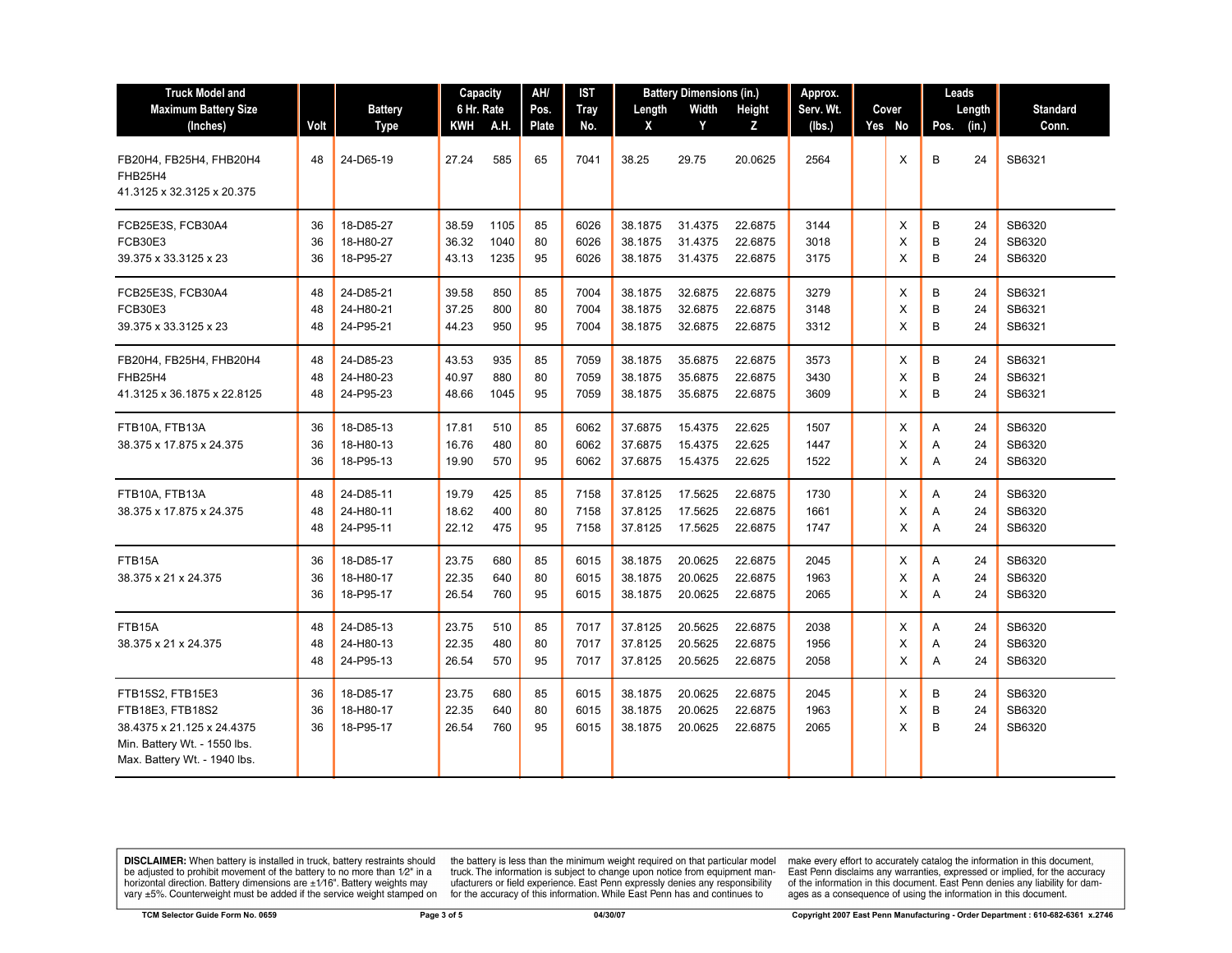| <b>Truck Model and</b>                                     |          |                        | Capacity       |            | AH/      | IST          |                    | <b>Battery Dimensions (in.)</b> | Approx.             |              |  | Leads  |        |          |                  |
|------------------------------------------------------------|----------|------------------------|----------------|------------|----------|--------------|--------------------|---------------------------------|---------------------|--------------|--|--------|--------|----------|------------------|
| <b>Maximum Battery Size</b>                                |          | <b>Battery</b>         | 6 Hr. Rate     |            | Pos.     | <b>Tray</b>  | Length             | Width                           | Height<br>Serv. Wt. |              |  | Cover  |        | Length   | <b>Standard</b>  |
| (Inches)                                                   | Volt     | <b>Type</b>            | KWH            | A.H.       | Plate    | No.          | X                  | Y                               | Z                   | (lbs.)       |  | Yes No | Pos.   | (in.)    | Conn.            |
|                                                            |          |                        |                |            |          |              |                    |                                 |                     |              |  |        |        |          |                  |
| FTB15S2, FTB15E3                                           | 48       | 24-D85-13              | 23.75<br>22.35 | 510<br>480 | 85       | 7017         | 37.8125            | 20.5625                         | 22.6875             | 2038         |  | X      | B      | 24       | SB6321<br>SB6321 |
| FTB18E3, FTB18S2                                           | 48       | 24-H80-13<br>24-P95-13 |                | 570        | 80<br>95 | 7017         | 37.8125            | 20.5625                         | 22.6875             | 1956         |  | X      | B<br>B | 24<br>24 | SB6321           |
| 38.4375 x 21.125 x 24.4375<br>Min. Battery Wt. - 1550 lbs. | 48       |                        | 26.54          |            |          | 7017         | 37.8125            | 20.5625                         | 22.6875             | 2058         |  | X      |        |          |                  |
| Max. Battery Wt. - 1940lbs.                                |          |                        |                |            |          |              |                    |                                 |                     |              |  |        |        |          |                  |
|                                                            |          |                        |                |            |          |              |                    |                                 |                     |              |  |        |        |          |                  |
| <b>FTB16-4</b>                                             | 36       | 18-D85-21              | 29.68          | 850        | 85       | 6010         | 38.1875            | 24.5625                         | 22.6875             | 2466         |  | Χ      | Α      | 24       | SB6320           |
| 38.75 x 24.8125 x 25.4375                                  | 36       | 18-H80-21              | 27.94          | 800        | 80       | 6010         | 38.1875            | 24.5625                         | 22.6875             | 2367         |  | X      | A      | 24       | SB6320           |
| Min. Battery Wt. - 1870 lbs.                               | 36       | 18-P95-21              | 33.17          | 950        | 95       | 6010         | 38.1875            | 24.5625                         | 22.6875             | 2491         |  | X      | A      | 24       | SB6320           |
| <b>FTB16-4</b>                                             | 48       | 24-D85-15              | 27.70          | 595        | 85       | 7031         | 38.1875            | 23.5625                         | 22.6875             | 2325         |  | X      | A      | 24       | SB6320           |
| 38.75 x 24.8125 x 25.4375                                  | 48       | 24-H80-15              | 26.07          | 560        | 80       | 7031         | 38.1875            | 23.5625                         | 22.6875             | 2232         |  | X      | Α      | 24       | SB6320           |
| Min. Battery Wt. - 1870 lbs.                               | 48       | 24-P95-15              | 30.96          | 665        | 95       | 7031         | 38.1875            | 23.5625                         | 22.6875             | 2348         |  | X      | A      | 24       | SB6320           |
|                                                            |          |                        |                |            |          |              |                    |                                 |                     |              |  |        |        |          |                  |
| <b>FTB16-7</b>                                             | 36       | 18-D85-15              | 20.78          | 595        | 85       | 6004         | 31.9375            | 23.5625                         | 22.6875             | 1918         |  | X      | Α      | 24       | SB6320           |
| 32.9375 x 25.125 x 24.8125                                 | 36       | 18-H80-15              | 19.56          | 560        | 80       | 6004         | 31.9375            | 23.5625                         | 22.6875             | 1841         |  | X      | Α      | 24       | SB6320           |
| Min. Battery Wt. - 1880 lbs.                               | 36       | 18-P95-15              | 23.22          | 665        | 95       | 6004         | 31.9375            | 23.5625                         | 22.6875             | 1937         |  | X      | Α      | 24       | SB6320           |
| <b>FTB16-7</b>                                             | 48       | 24-D85-11              | 19.79          | 425        | 85       | 7688         | 32                 | 24.375                          | 22.6875             | 1880         |  | X      | A      | 24       | SB6320           |
| 32.9375 x 25.125 x 24.8125                                 | 48       | 24-H80-11              | 18.62          | 400        | 80       | 7688         | 32                 | 24.375                          | 22.6875             | 1805         |  | X      | Α      | 24       | SB6320           |
| Min. Battery Wt. - 1880 lbs.                               | 48       | 24-P95-11              | 22.12          | 475        | 95       | 7688         | 32                 | 24.375                          | 22.6875             | 1899         |  | X      | A      | 24       | SB6320           |
|                                                            |          |                        |                |            |          |              |                    |                                 |                     |              |  |        |        |          |                  |
| <b>FTB18-4</b>                                             | 36       | 18-D85-23              | 32.65          | 935<br>880 | 85<br>80 | 6009<br>6009 | 38.1875            | 26.9375                         | 22.6875             | 2703         |  | X      | A      | 24       | SB6320           |
| 38.75 x 29 x 25.4375                                       | 36<br>36 | 18-H80-23<br>18-P95-23 | 30.73<br>36.49 | 1045       | 95       | 6009         | 38.1875<br>38.1875 | 26.9375<br>26.9375              | 22.6875<br>22.6875  | 2595<br>2730 |  | X<br>X | Α<br>A | 24<br>24 | SB6320<br>SB6320 |
| Min. Battery Wt. - 2050 lbs.                               |          |                        |                |            |          |              |                    |                                 |                     |              |  |        |        |          |                  |
| <b>FTB18-4</b>                                             | 48       | 24-D85-17              | 31.66          | 680        | 85       | 7002         | 38.1875            | 26.6875                         | 22.6875             | 2706         |  | X      | Α      | 24       | SB6320           |
| 38.75 x 29 x 25.4375                                       | 48       | 24-H80-17              | 29.80          | 640        | 80       | 7002         | 38.1875            | 26.6875                         | 22.6875             | 2598         |  | X      | Α      | 24       | SB6320           |
| Min. Battery Wt. - 2050 lbs.                               | 48       | 24-P95-17              | 35.39          | 760        | 95       | 7002         | 38.1875            | 26.6875                         | 22.6875             | 2733         |  | X      | Α      | 24       | SB6320           |
| <b>FTB18-7</b>                                             | 36       | 18-D85-19              | 26.71          | 765        | 85       | 6156         | 31.9375            | 28.6875                         | 22.6875             | 2345         |  | X      | Α      | 24       | SB6320           |
| 32.9375 x 29.5 x 24.8125                                   | 36       | 18-D85-19              | 26.71          | 765        | 85       | 6328         | 31.9375            | 27.6875                         | 22.6875             | 2282         |  | X      | Α      | 24       | SB6320           |
| Min. Battery Wt. - 2210 lbs.                               | 36       | 18-H80-19              | 25.14          | 720        | 80       | 6156         | 31.9375            | 28.6875                         | 22.6875             | 2251         |  | X      | A      | 24       | SB6320           |
|                                                            | 36       | 18-H80-19              | 25.14          | 720        | 80       | 6328         | 31.9375            | 27.6875                         | 22.6875             | 2191         |  | X      | Α      | 24       | SB6320           |
|                                                            | 36       | 18-P95-19              | 29.86          | 855        | 95       | 6156         | 31.9375            | 28.6875                         | 22.6875             | 2368         |  | X      | Α      | 24       | SB6320           |
|                                                            | 36       | 18-P95-19              | 29.86          | 855        | 95       | 6328         | 31.9375            | 27.6875                         | 22.6875             | 2305         |  | X      | A      | 24       | SB6320           |
| <b>FTB18-7</b>                                             | 48       | 24-D85-13<br>sp        | 23.75          | 510        | 85       | 7442         | 32                 | 27.75                           | 22.6875             | 2224         |  | Х      | A      | 24       | SB6320           |
| 32.9375 x 29.5 x 24.8125                                   | 48       | 24-H80-13<br>sp        | 22.35          | 480        | 80       | 7442         | 32                 | 27.75                           | 22.6875             | 2135         |  | X      | Α      | 24       | SB6320           |
| Min. Battery Wt. - 2210 lbs.                               | 48       | 24-P95-13<br>SD        | 26.54          | 570        | 95       | 7442         | 32                 | 27.75                           | 22.6875             | 2246         |  | X      | A      | 24       | SB6320           |
|                                                            |          |                        |                |            |          |              |                    |                                 |                     |              |  |        |        |          |                  |

**DISCLAIMER:** When battery is installed in truck, battery restraints should be adjusted to prohibit movement of the battery to no more than  $1/2$ " in a horizontal direction. Battery dimensions are  $\pm 1/16$ ". Battery weig

the battery is less than the minimum weight required on that particular model<br>truck. The information is subject to change upon notice from equipment man-<br>ufacturers or field experience. East Penn expressly denies any respo

make every effort to accurately catalog the information in this document,<br>East Penn disclaims any warranties, expressed or implied, for the accuracy<br>of the information in this document. East Penn denies any liability for d ages as a consequence of using the information in this document.